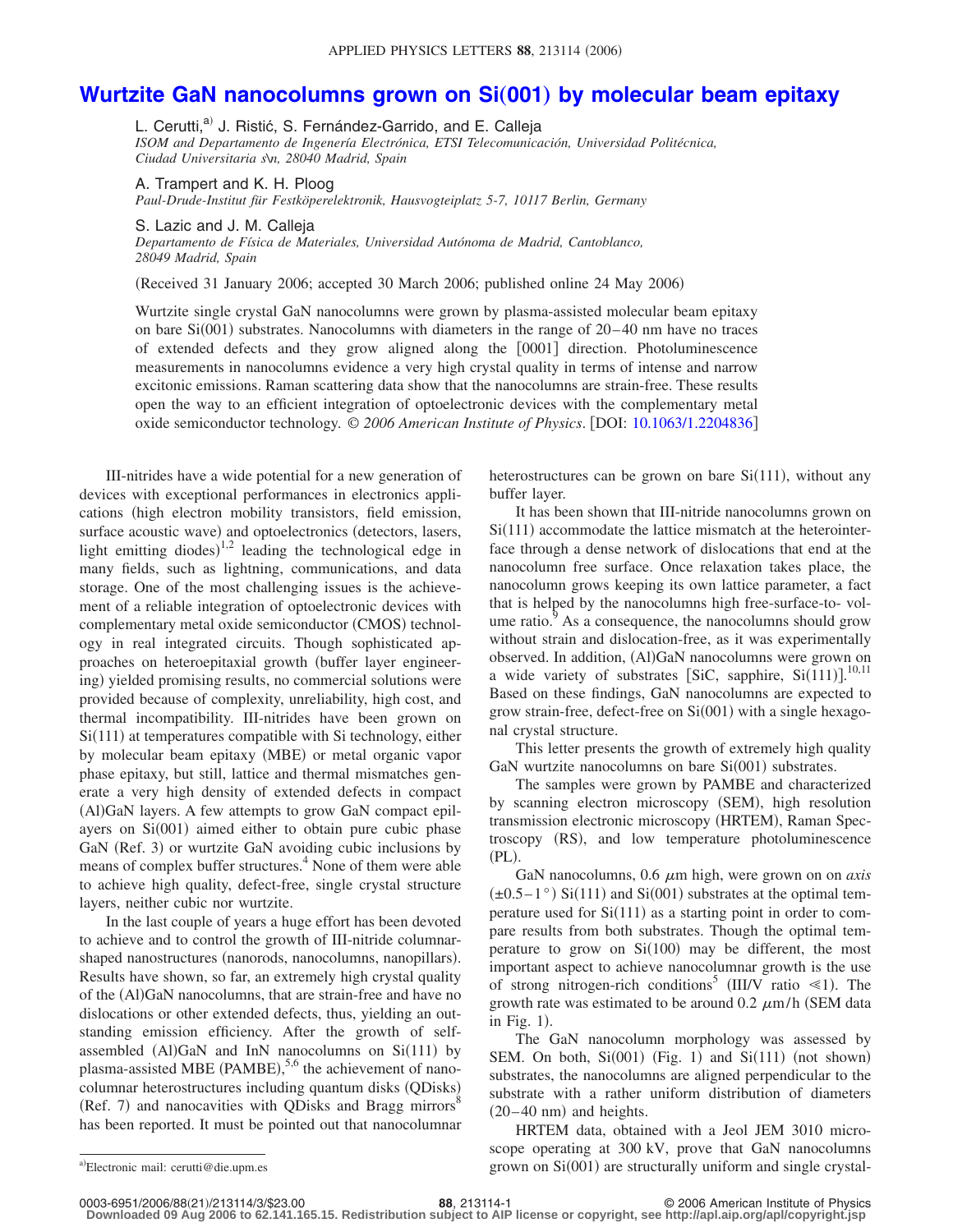

FIG. 1. SEM micrograph of GaN nanocolumns grown by PAMBE on Si(001) substrate.

line, with the growth direction along the hexagonal  $[0001]$ axis [Fig  $2(a)$ ]. As it was the case of  $(Ga, A)$ ]N nanocolumns grown on  $Si(111)$ ,<sup>9</sup> no dislocations or other extended defects were detected [the very few stacking faults found are probably related to the occasional coalescence of columns, as shown in Fig 2(b)]. The selected area electron diffraction (SAED) pattern, shown in Fig. 2(c), reflects a texturelike behavior of the nanocolumns, i.e., the GaN(0002) planes are parallel to the  $Si(002)$ , while the in-plane alignment is not well defined, although few columns show an epitaxial orientation with their  $\lceil 11-20 \rceil$   $\lceil 1-100 \rceil$  directions parallel to the  $Si(110)$  axis. The HRTEM micrograph shown in Fig. 2(b) gives an example of a perfect epitaxially aligned hexagonal nanocolumn with  $\text{GaN}(0002) \|\text{Si}(002)$  and  $\text{GaN}[11]$ −20] Si(110). The interface structure reflects an amorphous layer, most probably SiN, likely formed during the growth due to nitrogen diffusion beneath the nanocolumns through the dislocations network. The study of the degree of columnar twist with respect to the Si substrate surface is still in progress.

Low temperature PL on GaN nanocolumns grown on  $Si(001)$  and  $Si(111)$  was excited with the 325 nm line of a He–Cd laser, dispersed by a Jobin-Yvon THR 1000 monochromator and detected with a UV-enhanced GaAs photomultiplier and a lock-in amplifier.

PL spectra from GaN nanocolumns grown on Si(001) reveal the same emission lines as those measured on nanocolumns grown on  $Si(111)$  (Fig. 3 and Refs. 10 and 12).



FIG. 3. Low temperature PL spectra of GaN nanocolumns grown on both  $Si(111)$  and  $Si(001)$  substrates. The inset shows in more detail the dominant near band edge emissions from the GaN nanocolums grown on Si(001) substrate.

Emission lines at 3.470–3.478 eV correspond to excitonic transitions, either donor bound or free. The inset in Fig. 3 resolves up to three excitonic lines at 3.470, 3.474, and 3.478 eV, most probably related to two neutral-donor bound excitons  $(D^0X)$  and the free exciton A (FXA), respectively.<sup>11,12</sup> PL emission is dominated by a  $D^{0}X$  line with a full width at half maximum (FWHM) of 2.3 meV, a lower value than that measured on GaN nanocolumns grown on Si(111) (4.3 meV) and far smaller than the corresponding to compact GaN layers grown on  $Si(111)$  substrates.<sup>5</sup> Deep level emissions related to structural defects and impurities, such as the *yellow band* centered at 2.3 eV,<sup>13</sup> were not detected (Fig. 3). Similarly, cubic GaN-related emissions, typically observed around  $3.3$  eV, were not observed.<sup>14</sup> The sharp and intense excitonic emissions and the absence of deep level related emissions point to a very high crystal quality of the GaN nanocolumns grown on  $Si(001)$ . From the band edge PL emission energies measured, we can conclude that the nanocolumns are strain-free. This is further confirmed by Raman measurements. Data in Fig. 4 show the high energy  $E_2$  Raman mode of GaN nanocolumns grown either on  $Si(001)$  or  $Si(111)$ . In both cases the peak is centered at 566 cm−1, corresponding to fully relaxed thick GaN layers. The width  $(\sim 5 \text{ cm}^{-1})$  of the Raman lines is the same for both samples and comparable to that of high quality GaN compact samples.<sup>15</sup> This is again indicative of the high crys-



FIG. 2. (a) Cross-sectional TEM image of GaN nanocolumns grown on Si(001). (b) Cross-sectional HRTEM image of a GaN nanocolumn epitaxially aligned to the Si(001) substrate. (c) SAED pattern. The solid and dashed lines indicate the Si[110] and GaN[11–20] zone axis orientations, respectively. All spots in the SAED pattern belong to either Si or hexagonal GaN. both Si(001) and Si(111) substrates.<br>Downloaded 09 Aug 2006 to 62.141.165.15. Redistribution subject to AlP license or copyright, see http://apl.a



FIG. 4. Room temperature Raman spectra of GaN nanocolumns grown on